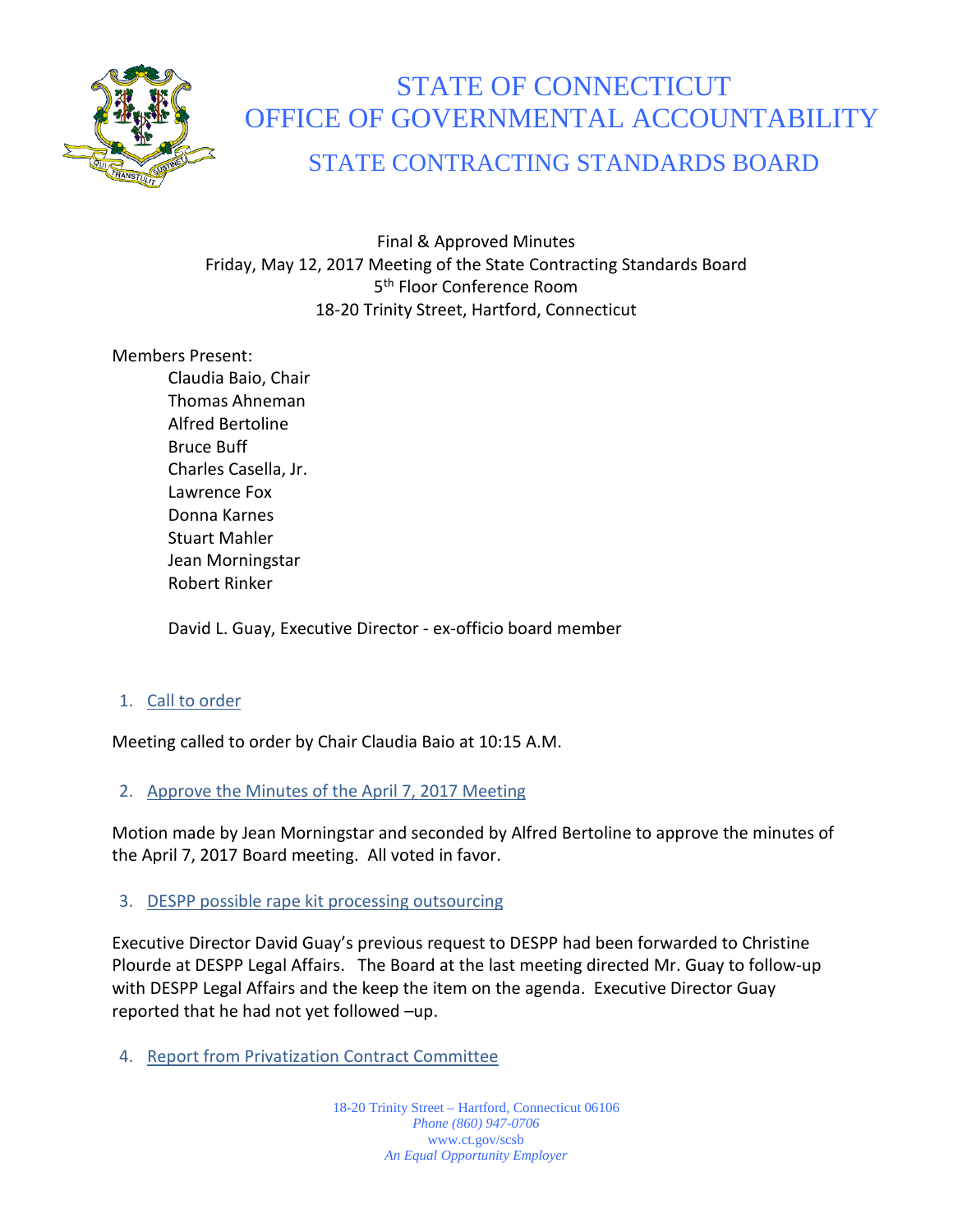The next meeting of the Committee which was scheduled for immediately following the Board meeting today has been canceled. Committee Chair Baio reported that the communication directed by the Privatization Contract Committee to Commissioner Redeker of the Department of Transportation (DOT) did not go out as rapidly as hoped due to our staffing shortage. The meeting scheduled for today has been canceled pending a response from Commissioner Redeker.

# 5. Report of the Contested Solicitations and Awards Subcommittee

Subcommittee Chair Robert Rinker reported the Subcommittee does not currently have any pending matters before it.

# 6. Legislative bills concerning the State Contracting Standards Board

Stuart Mahler reported that he and Executive Director Guay met with Senator Michael McLachlan, one of the Senate Chairs of the General Administration and Elections Committee (GAE) as directed by the Board. Mr. Mahler also reported that he has been unable to set up meetings with the other Chairs of GAE.

# 7. Work Group Reports

a. Report from Data Analysis Work Group

Work Group Chair Alfred Bertoline reported that the Work Group surveys sent to the agencies and to the contractors are being returned and the data collected. The Work Group is meeting today after the full Board meeting.

# b. Report from Training and External Communications Work Group

Work Group Chair David Guay reported the Training and External Communications Work Group last met on February 17, 2017. Mr. Guay reported that with the drafting of the Board narrative completed the work group is pausing so Mr. Guay can work on the other work group projects.

# c. Report from Audits Work Group

Chair Thomas Ahneman reported the Audits Work Group met earlier today, May 12, 2017. The Work Group's audit questionnaire has been transmitted to the selected thirteen agencies to be audited and six have been returned.

The six responses were split among the Work Group members for review and comment at the Work Group's next meeting. The Work Group also directed Executive Director Guay to send a second notice to the Agencies which have not responded to date.